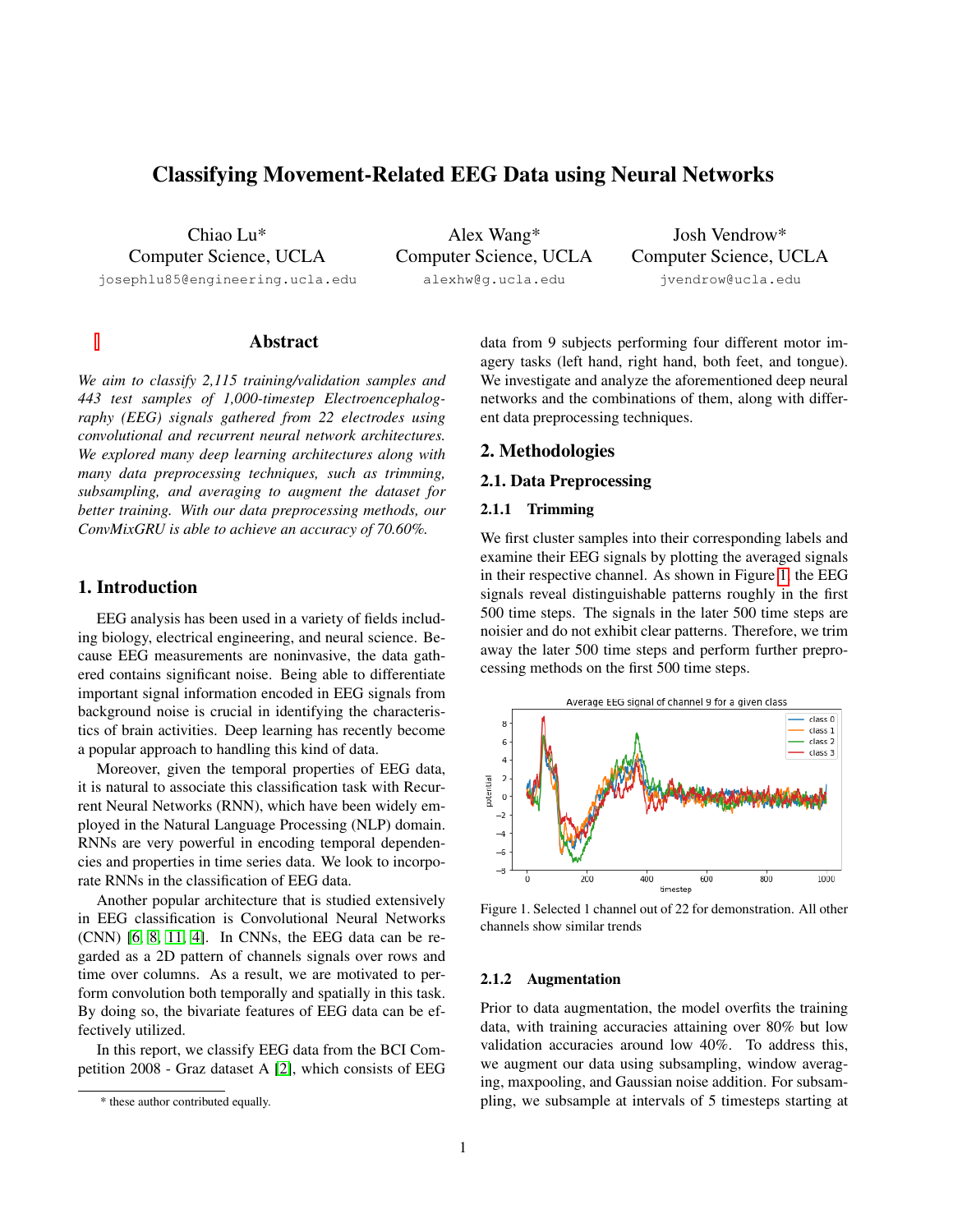timestep 0 to 4 individually on the trimmed data samples to make five 100-timestep data samples. We then add Gaussian noise  $n \sim \mathcal{N}(\mu = 0, \sigma = 0.5)$  to these 100-timestep data samples. We also average and maxpool the signals at intervals of 5 timesteps. This gives us a total of  $2,115 \times 7$ training and  $443 \times 7$  testing samples. We determined the specifics of strategy experimentally.

We perform the same augmenting procedures on test data to get 7 samples from each datapoint and implement a majority voting system over these samples for classification.

## 3. Models

As defaults, we use rectified linear units (RELU,  $f(x) =$ x if  $x > 0$  and  $f(x) = 0$  if  $x \le 0$ ) as activation functions and we use adam optimizer for all models. Following the results in [\[8\]](#page-3-1), which looked at the application of CNNs to EEG Data, we use exponential linear units (ELU,  $f(x) =$ x if  $x > 0$  and  $f(x) = e^x - 1$  if  $x \le 0$ ) for convolution layers. For regularization, we use Dropout layers and L2 regularization.

In our experiment, we tested a variety of architectures. We list all the models we implemented in Appendix B.

## 3.1. AvgPoolCNN

We base one of our models on the shallow convolution architecture presented in [\[8\]](#page-3-1). This model has a convolution across time, followed by a convolution across all electrodes, and then an average pool over time, directly to a dense layer with 4 outputs to a softmax loss. We use ELUs as activation functions for the convolution layers. Our input size is smaller than the input in this paper following the trimming and subsampling process, so we decrease convolution sizes accordingly and choose the specific parameters using hyperparameter selection.

#### 3.2. ConvMixGRU and SimpleConvGRU

In a recent survey paper, Craik et el. [\[3\]](#page-3-5) discussed many practical models applied to EEG classification tasks. Specifically, many effective models leveraged a combination of CNNs and RNNs [\[7\]](#page-3-6). Motivated by this survey paper, we created two models that consist of a convolutional layer, GRU layer, and a Fully Connected layer with different orders of convolution and GRU layer. We have also tested with batchnormalization and dropout layers between them. The details can be found in Appendix B.

#### 3.3. SimpleGrid and Fourier model Model

## 3.3.1 SimpleGrid

Thus far, our models have ignored the positional configuration of probes on the scalp. In this model, we transform the original 22 channels into a  $6 \times 7$  grid. This gives us data

samples of  $6 \times 7 \times 100$ , where  $6 \times 7$  refers to the 2D positional configuration of the 22 probes on the scalp. We pass the input to a convolutional layer followed by a GRU layer and then a FCN to perform the final classification.

#### 3.3.2 SingleFourier

One popular method for EEG classification is the Fourier method proposed by Bashivan [\[1\]](#page-2-0), which takes a multichannel EEG time series and performs a Fourier transformation. Each probe, after a FT (over whole timesteps), gives a frequency domain signal. Now, with domain knowledge of the brain waves [\[5\]](#page-3-7), we know that there are three (frequency) regions of interest - theta range (4-8 Hz), alpha range (8-12 Hz), and beta range (12 - 35 Hz). The frequency domain signal is divided into these three ranges, which can be regarded as RGB values. With the spatial location of probes in 2D and RGB values obtained from each probe, we can obtain an image from one sample. The structure of the model in illustrated in Figure [2.](#page-1-0)



<span id="page-1-0"></span>Figure 2. Fourier network architecture

The image is then fed to a CNN (and optionally an RNN) and then a softmax layer is used to perform classification. A variant of the model transforms a multichannel EEG time series into "movies" instead of images by chopping the time series into several chunks (e.g. by splitting a 10 second series to 10 one-second series) and performs the same transformation steps on each chunk.

## 4. Results and Discussion

#### 4.1. Overall Results

The best testing accuracy is achieved by the ConvMix-GRU model with 68.76% val. accuracy and 70.6% test accuracy. The best result of a CNN only architecture on the preprocessed EEG data is 59.35% val. accuracy and 62.76% test accuracy. The SimpleGRUConv achieved a val. accuracy of 60.37% and test accuracy of 62.50%. Note that the test accuracies are higher than validation accuracies because we use a majority classifier on the test data. On the contrary, the SimpleGrid and SingleFourier models performed much worse, both with val. and test accuracies of around 40%.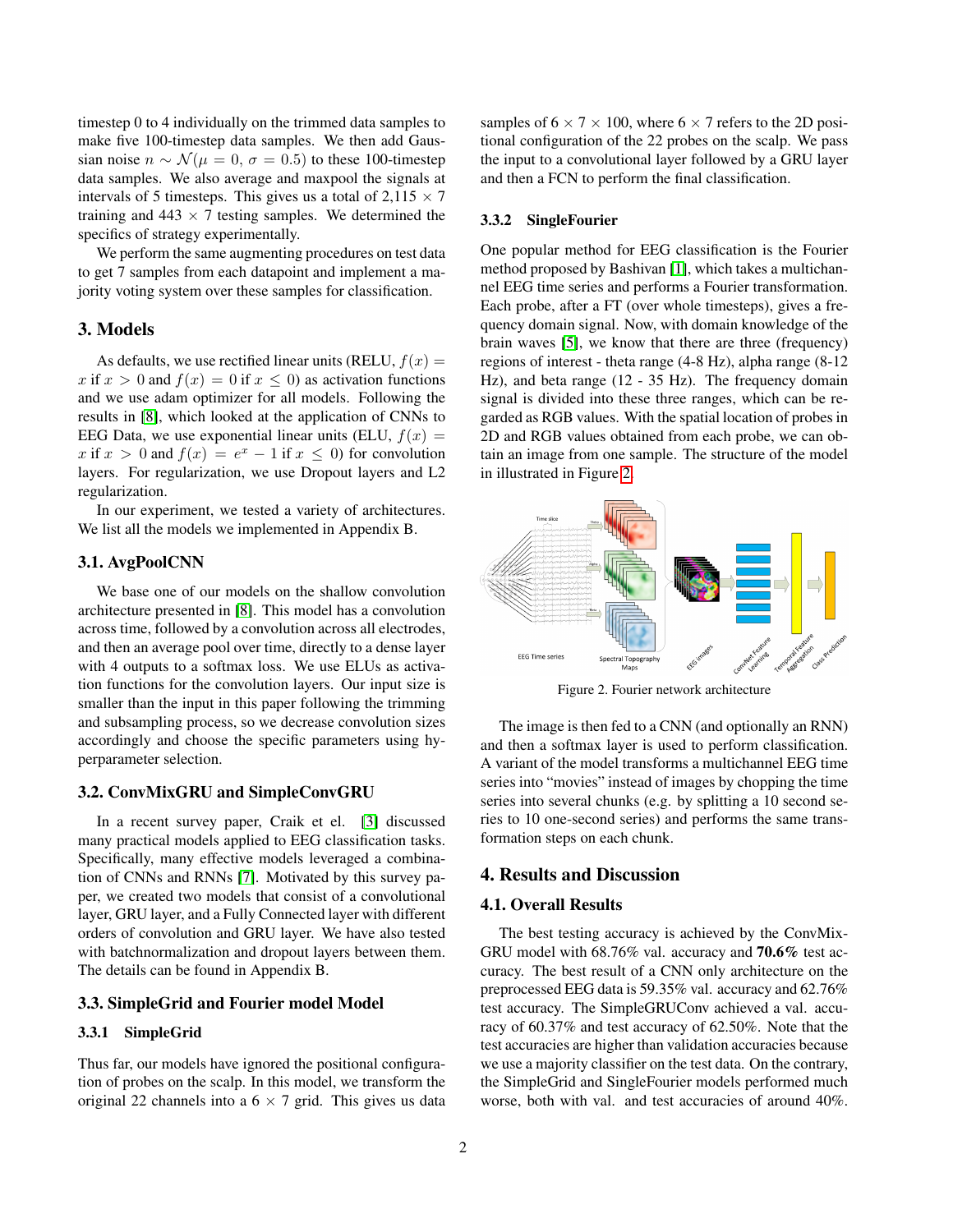The possible reason for bad performance using the state-ofthe-art model will be discussed in the next section.

## 4.2. Ablation Study

We also conduct an ablation study of different processing techniques on our ConvMixGRU. Without any preprocessing, ConvMixGRU only achieves 49.14% test accuracy. Trimming only improves ConvMixGRU's accuracy slightly to 52.78%. Subsampling and noise provides the most improvement on test performance, attaining to 64.76% and 61.54% when applied individually, an increase of 15.62% and 12.40% respectively. Combining three methods renders the most improvement of 21.46% on test accuracy. Using averaging and maxpooling only increases marginally around 2% compared to no preprocessing. The details of the ablation results are in Appendix A.

# 5. Discussion

## 5.1. ConvMixGRU Architecture

For convolution layers, we looked at models with a variety of filter sizes based on the success of networks such as VGGNet [\[10\]](#page-3-8) and ResNet [\[10\]](#page-3-8) that take advantage of large stacks of small (3x3) filters. Our results for these small convolutions were fairly poor, which is likely because electrodes that are numbered closer may not actually have a more important relationship. For this reason, we generally replaced most convolutions across electrodes with a single 22x1 convolution, which avoids such an assumption.

For the RNN layer, we tried GRUs and LSTMs, and in general GRUs performed slightly better than LSTMs in classification. We tried out different sizes in multiples of 22, and 44 seems to performed the best.

The results listed in Appendix A show the capabilities of both CNN and RNN architecture with both the AvgPool-CNN and SimpleGRU accomplishing above 60+% test accuracy. However, integrating both architectures boosted the final performance a bit more. This emphasizes the benefits of combining CNN and RNN in EEG data classification. Moreover, the FCN right before the output layer was crucial in our models. We also tried training our model with a single subject. Although the validation accuracy on that subject was comparable, the test accuracy across all subjects was much lower than val accuracy. This indicates that the network overfits from an individual and cannot generalize to other subjects.

## 5.2. Why Do SimpleGrid and Fourier Method Fail?

In general, the Fourier method [\[1\]](#page-2-0) has had success in practice, however it performs badly on our EEG dataset. There are potentially three major reasons: not enough sampling frequency, bad spatial resolution, and a coarse Fourier transform.

#### 5.2.1 Not Enough Frequency/Spatial Resolution

Recall that the beta range of a human brain wave is around 12 to 35 Hz. By Nyquist Theorem [\[9\]](#page-3-9), we would need at least 70 Hz sampling frequency. However we realized that our sampling strategy sampled the data at 50 Hz. Therefore, we lose information in the beta range. In addition, the Fourier method in [\[1\]](#page-2-0) consumes  $32 \times 32 \times 3$  images for CNNs. Our inputs, on the other hand, only have  $6 \times 7 \times 3$ dimension. After a couple convolutional layers, the inputs become too shallow. This leads to bad performance because there is not sufficient data to learn from this smaller representation of the data.

#### 5.2.2 Coarse Fourier

Our Fourier strategy takes the entire time series and applies a Fourier transform to get the frequency domain representation. Bashivan proposed another approach which is a more refined method of applying the FT. As mentioned earlier, they chop the time series into several one-second frames and apply a FT onto each of the one-second frames. So, for example, a 60-second time series would be chopped into 60 1-second time series, and we get 60 Fourier maps. Since these chopped frames are related in time, we can additionally use RNNs to leverage the temporal relation.

## 6. Conclusion

Our results suggest that the optimal architecture is one that leverages the benefits from both CNN and RNN. The intrinsic EEG data property of signals over different channels forms a spatial pattern where CNNs can be applied. On the other hand, the fact that the data was collected as time series prompts the use of an RNN to capture the temporal features. Combined with data preprocessing, our ConvMix-GRU is able to achieve a test accuracy of 70.60%. This demonstrates that a deep learning approach requires a large dataset to train to its full potential.

Due to the time constraint and the scope of this project, we only focus on the cores of optimizing the model performance. For possible future work, we would like to try ensembling different models, as well as more in-depth analysis of thr Fourier method. There are also other preprocessing methods, in which we seek to automatically generate data using Generative Adversarial Networks (GANs) and Variational Autoencoder (VAR).

## <span id="page-2-0"></span>References

[1] P. Bashivan, I. Rish, M. Yeasin, and N. Codella. Learning representations from eeg with deep recurrent-convolutional neural networks. *arXiv preprint arXiv:1511.06448*, 2015.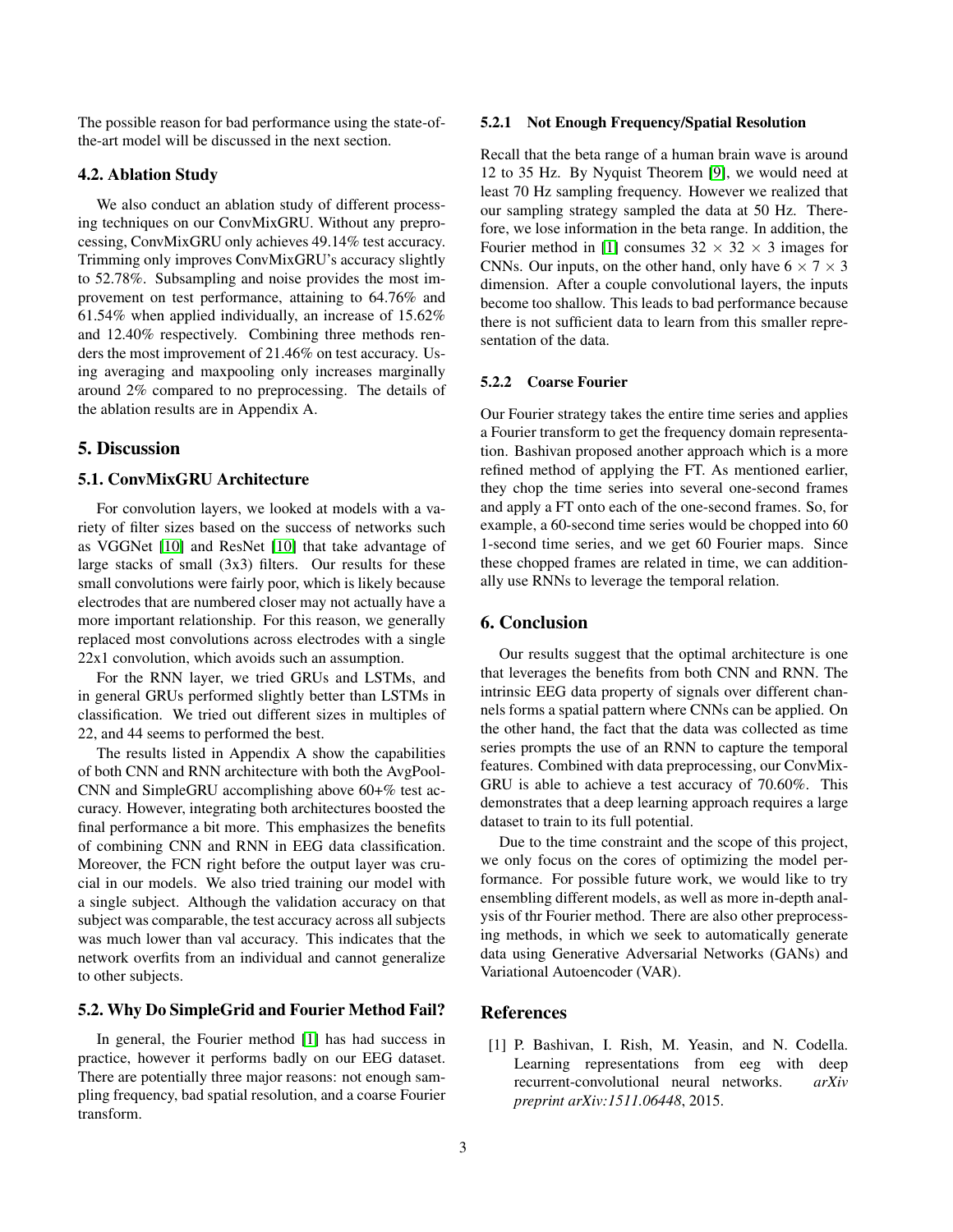- <span id="page-3-4"></span>[2] C. Brunner, R. Leeb, G. Muller-Putz, A. Schlogl, and B. Competition. Graz data set a. *Institute for Knowledge Discovery, and Institute for HumanComputer Interfaces Graz University of Technology, Austria*, 2008.
- <span id="page-3-5"></span>[3] A. Craik, Y. He, and J. L. Contreras-Vidal. Deep learning for electroencephalogram (eeg) classification tasks: a review. *Journal of neural engineering*, 16(3):031001, 2019.
- <span id="page-3-3"></span>[4] V. J. Lawhern, A. J. Solon, N. R. Waytowich, S. M. Gordon, C. P. Hung, and B. J. Lance. Eegnet: a compact convolutional neural network for eeg-based brain–computer interfaces. *Journal of neural engineering*, 15(5):056013, 2018.
- <span id="page-3-7"></span>[5] E. K. S. Louis, L. C. Frey, J. W. Britton, J. L. Hopp, P. Korb, M. Z. Koubeissi, W. E. Lievens, and E. M. Pestana-Knight. The normal eeg. In *Electroencephalography (EEG): An Introductory Text and Atlas of Normal and Abnormal Findings in Adults, Children, and Infants [Internet]*. American Epilepsy Society, 2016.
- <span id="page-3-0"></span>[6] P. Mirowski, D. Madhavan, Y. LeCun, and R. Kuzniecky. Classification of patterns of eeg synchronization for seizure prediction. *Clinical neurophysiology*, 120(11):1927–1940, 2009.
- <span id="page-3-6"></span>[7] P. Nagabushanam, S. T. George, and S. Radha. Eeg signal classification using lstm and improved neural network algorithms. *Soft Computing*, pages 1–23, 2019.
- <span id="page-3-1"></span>[8] R. T. Schirrmeister, J. T. Springenberg, L. D. J. Fiederer, M. Glasstetter, K. Eggensperger, M. Tangermann, F. Hutter, W. Burgard, and T. Ball. Deep learning with convolutional neural networks for brain mapping and decoding of movement-related information from the human eeg. arxiv, 2017. *arXiv preprint arXiv:1703.05051*.
- <span id="page-3-9"></span>[9] C. E. Shannon. Communication in the presence of noise. *Proceedings of the IRE*, 37(1):10–21, 1949.
- <span id="page-3-8"></span>[10] K. Simonyan and A. Zisserman. Very deep convolutional networks for large-scale image recognition. *arXiv preprint arXiv:1409.1556*, 2014.
- <span id="page-3-2"></span>[11] Y. R. Tabar and U. Halici. A novel deep learning approach for classification of eeg motor imagery signals. *Journal of neural engineering*, 14(1):016003, 2016.

# Appendix

A. Experiment Results

Model Performance (all preprocessing applied)

| Model               | Val Acc | <b>Test Acc</b> |
|---------------------|---------|-----------------|
| ConvMixGRU          | 68.76%  | 70.60%          |
| ConvMixGRU (1 Sub.) | 61.57%  | 52.29%          |
| SimpleGRUConv       | 60.37%  | 62.50%          |
| AvgPoolCNN          | 59.35%  | 62.76%          |
| VanillaGRU          | 62.20%  | 64.79%          |
| VanillaLSTM         | 59.82%  | 61.17%          |
| SimpleGrid          | 41.28%  | 40.20%          |
| SingleFourier       | 36.73%  | 42.89%          |
| FCN                 | 34.92%  | 35.21%          |

Ablation Study on the best model

ConvMixGRU's Performance on preprocessing methods

| Model          | Val Acc    | <b>Test Acc</b> |
|----------------|------------|-----------------|
|                | 68.76%     | 70.60%          |
| All methods    | 61.57%     | 52.29%          |
|                | $(1$ Sub.) | $(1$ Sub.)      |
| Subsampling    | 63.52%     | 64.76%          |
| Gaussian Noise | 60.33%     | 61.54%          |
| Trimming       | 56.34%     | 52.78%          |
| Window Avg.    | 50.43%     | 52.27%          |
| MaxPool (5)    | 50.14%     | 50.69%          |
| No preprocess  | 47.52%     | 49.14%          |
|                |            |                 |

#### B. Architectures

Summaries of models tested in this report:

#### **ConvMixGRU**

| Layer (type)                                | Output Shape |                | Param # |
|---------------------------------------------|--------------|----------------|---------|
| convld 1 (Conv1D)                           |              | (None, 91, 22) | 4862    |
| batch normalization 1 (Batch (None, 91, 22) |              |                | 364     |
| max pooling1d 1 (MaxPooling1 (None, 45, 22) |              |                | Θ       |
| gru 1 (GRU)                                 |              | (None, 45, 44) | 8844    |
| dropout 1 (Dropout)                         |              | (None, 45, 44) | Θ       |
| flatten 1 (Flatten)                         | (None, 1980) |                | Θ       |
| dense 1 (Dense)                             | (None, 64)   |                | 126784  |
| dropout 2 (Dropout)                         | (None, 64)   |                | Θ       |
| dense 2 (Dense)                             | (None, 4)    |                | 260     |
| $T_{\alpha} + 1$ porome: 141 114            |              |                |         |

Total params: 141,114<br>Trainable params: 140,932

Non-trainable params: 182